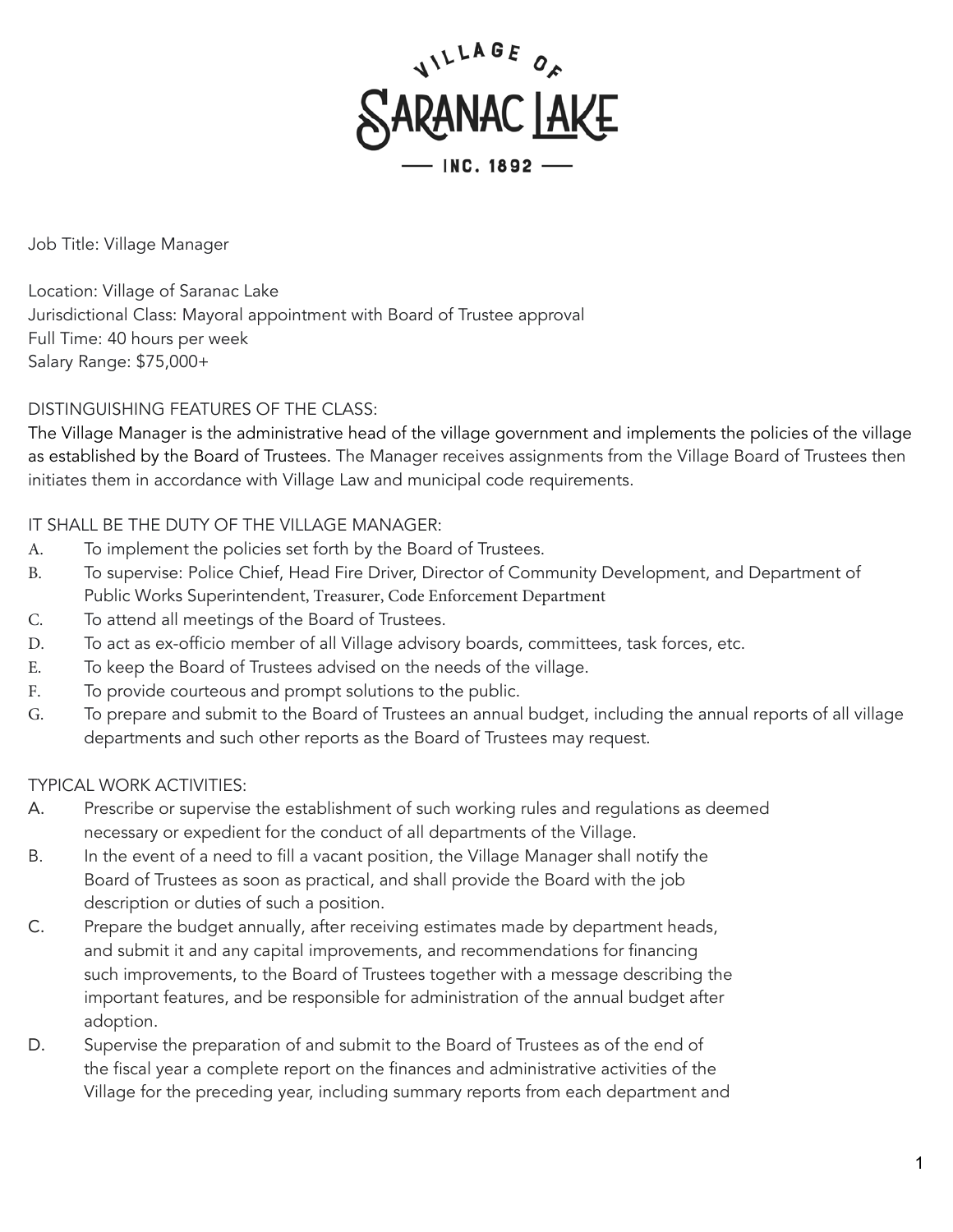such reports as the Board of Trustees shall require.

**E.** Keep the Board of Trustees advised on the financial condition and future needs of the Village and make such recommendations as he or she may deem desirable.

**F.** Recommend to the Board of Trustees adoption of such legislation, policies and measures as he or she may deem necessary or expedient for the health, safety or welfare of the community, for the improvement of administrative services, and/or the improvement of the efficiency or economy of Village government.

**G.** Attend all meetings of the Board of Trustees and other meetings as the Board of Trustees shall direct, and may take part in the discussion at all regular and special meetings of the Board of Trustees but having no vote.

**H.** Subject to limitations of the annual budget, supervise and authorize the purchase of all materials, supplies and equipment without Board of Trustees' approval, per the Purchasing Policy, up to an amount not exceeding the sum which requires competitive bidding as specified in the General Municipal Law and as the same may hereafter be amended. Supervise the preparation of necessary documents for obtaining bids on materials, equipment or capital projects, as authorized by the Board of Trustees

**I.** Supervise the enforcement within the Village of all laws and ordinances of the state and Village, and the rules, bylaws and resolutions of the Board of Trustees, effectively and fairly.

**J.** Investigate all complaints and inquiries by the Board of Trustees or others in relation to matters concerning the administration of the government of the Village, including service maintained by the public utilities of the Village, and see that all franchises, permits and privileges granted by the Village are faithfully observed.

**K.** Direct any department to perform its duties or the duties of any other department.

**L.** Supervise and control all expenditures, encumbrances and disbursements to ensure that budget appropriations are not exceeded and audit all claims against the Village.

**M.** Submit all matters involving Village policy to the Board of Trustees prior to taking a position on any such matters of policy.

**N.** Participate on behalf of the Village in collective bargaining or labor negotiations with all employee representatives in the manner and to the extent directed by the Board of Trustees. All collective bargaining agreements, memorandums of understanding, or the like relating to labor relations shall be presented to the Board of Trustees for ratification before becoming binding.

**O.** Conduct a continuing study of all functions and activities of the Village for the purpose of devising ways and means of attaining greater efficiency and economy.

**P.** Any other duties the Board of Trustees may assign.

**Q.** The Board of Trustees has the power and right by resolution to abolish or combine departments and to create additional departments.

**R.** During the temporary absence of the Village Manager or in the event that the office becomes vacant, all the aforementioned powers and duties revert to the Village Board of Trustees.

**S.** Verify that provisions of all franchises, leases, contracts, permits and privileges, granted by the village, fully observed, and report to the Village Board any violations thereof.

**T.** Have general supervision over all Village property and equipment and its use for the public or by Village employees.

**U.** Examine, or cause to be examined, without notice, the official conduct of any employee in any of the departments of the Village government, except of the Village Board or the officers appointed by it.

## FULL PERFORMANCE KNOWLEDGE, SKILLS, ABILITIES, AND PERSONAL CHARACTERISTICS:

- A. Bachelor's degree in Public Administration, Business Administration, or closely related field; and 2 year's experience in project management; OR
- B. Associate's Degree in Public Administration, Business Administration, or closely related field; and 4 years' experience in project management; 2